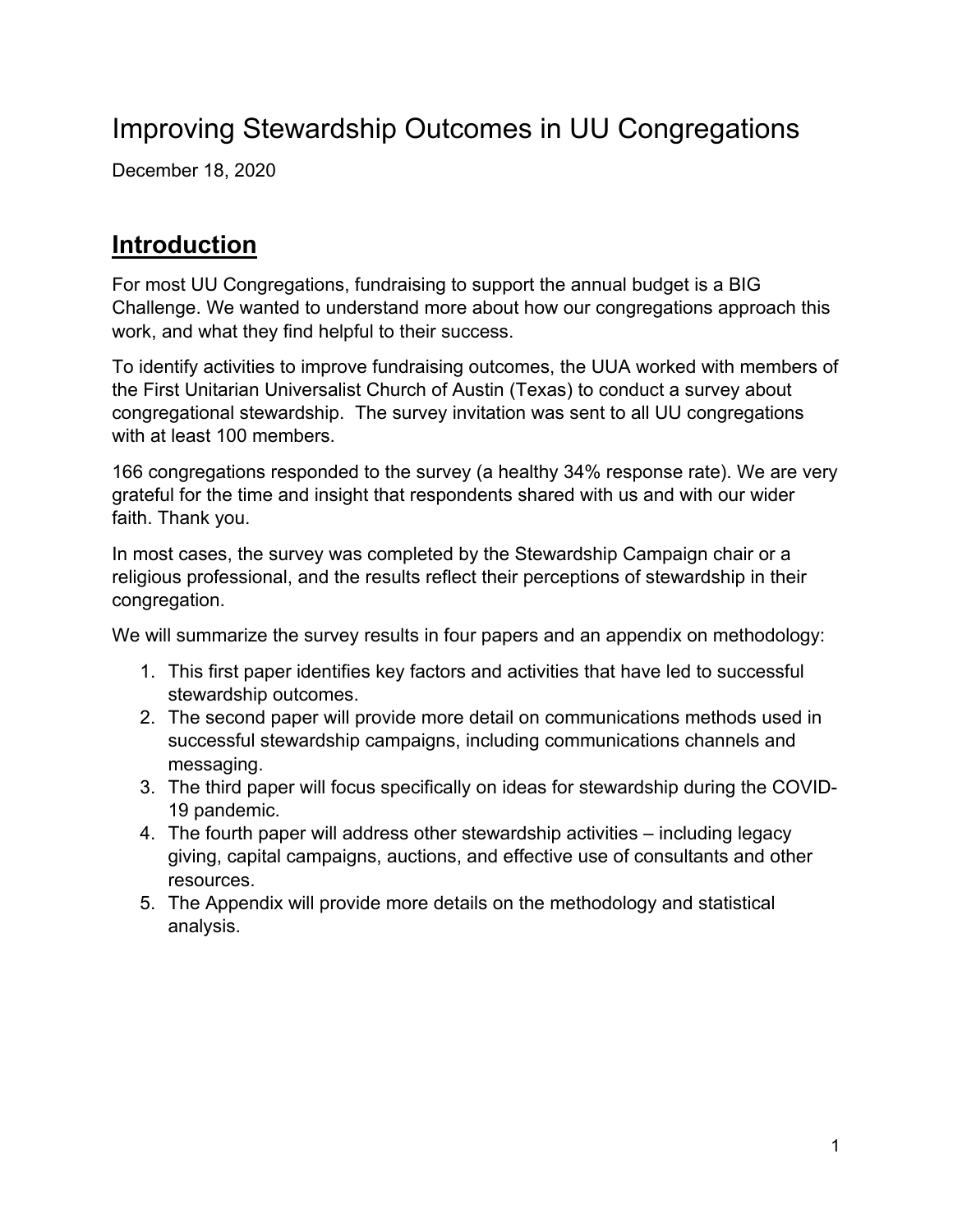# **Overview of Stewardship Campaigns**

All but one of the 166 survey respondents indicated that their congregations have an annual stewardship campaign to fund their operating budget. The one respondent who said their congregation did not have an annual campaign later indicated elsewhere in the survey that they do have a year-round process for pledging, demonstrating the widespread importance of member pledges to congregational budgets.

# **A. How successful do respondents view their most recent campaign?**

Over 2/3 of respondents (70%) view their most recent stewardship campaign as either "Successful" or "Very Successful". Only 6% felt their campaign was "Not Successful".



We asked respondents open ended questions about what factors contributed to their campaign's success or lack of success. These responses are summarized in the "Effective practices" section below.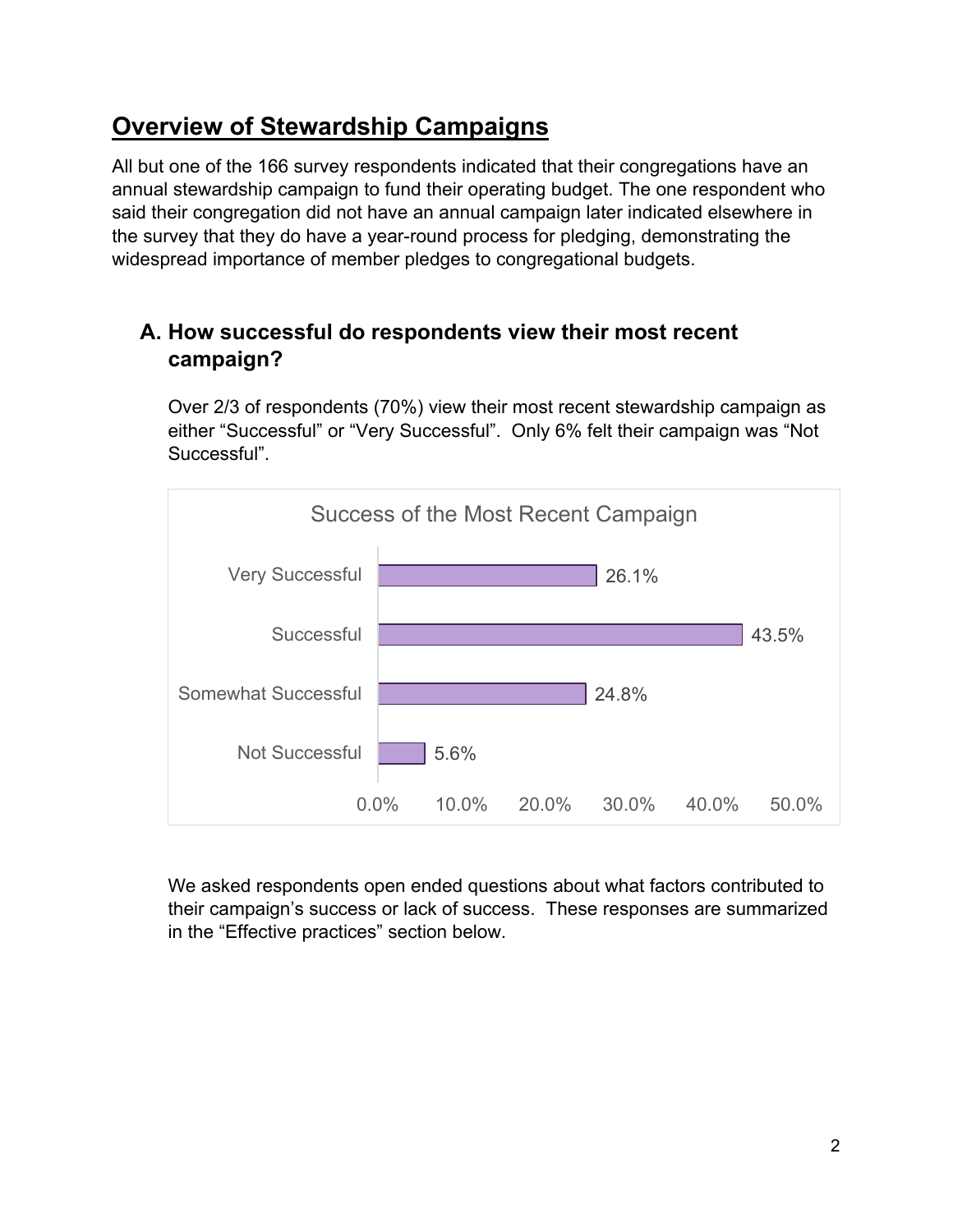## **B. How do the survey respondents define success?**

Success can be defined in many ways. The most common are whether the campaign met its dollar goal, its participation goal, or both. 71% of respondents indicated that they define success as meeting both the dollar and participation goals for the campaign.



## **C. When are campaigns conducted and how does that affect success?**

Most stewardship campaigns occur in the Spring. Fall and Winter together account for only about 30% of campaigns.10% of respondents (16 congregations) indicated their campaigns occurred at different times – including 5 congregations who indicated their campaigns occur in "late winter/early spring" and 4 congregations who responded "year round".

We found that timing of the annual campaign doesn't vary significantly by congregation size or region.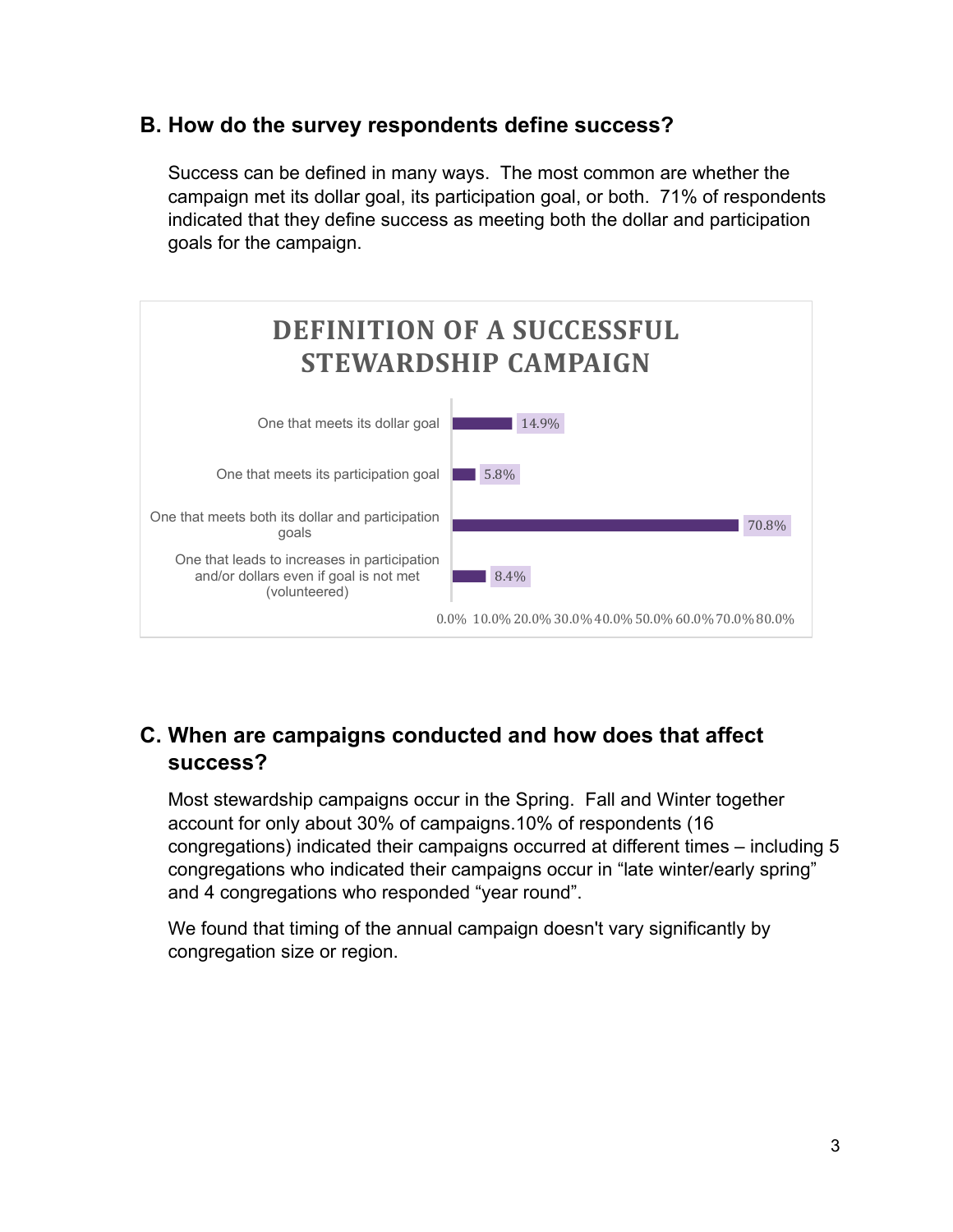

Timing of campaigns does not appear to have a major effect on perceived success of the campaign, although Winter campaigns appear to be somewhat more challenging than Spring or Fall.



It should be noted that Spring campaigns were most likely affected by COVID-19 (the question was "how successful was your most recent campaign", and the survey was conducted in the summer of 2020). COVID-19 would not have been a factor in Fall campaigns and would have only affected the final days of Winter campaigns. Despite this, 73% of Spring campaigns were rated as "Successful" or "Very Successful". Respondents provided ideas for dealing with COVID-19, and this will be discussed in our third paper.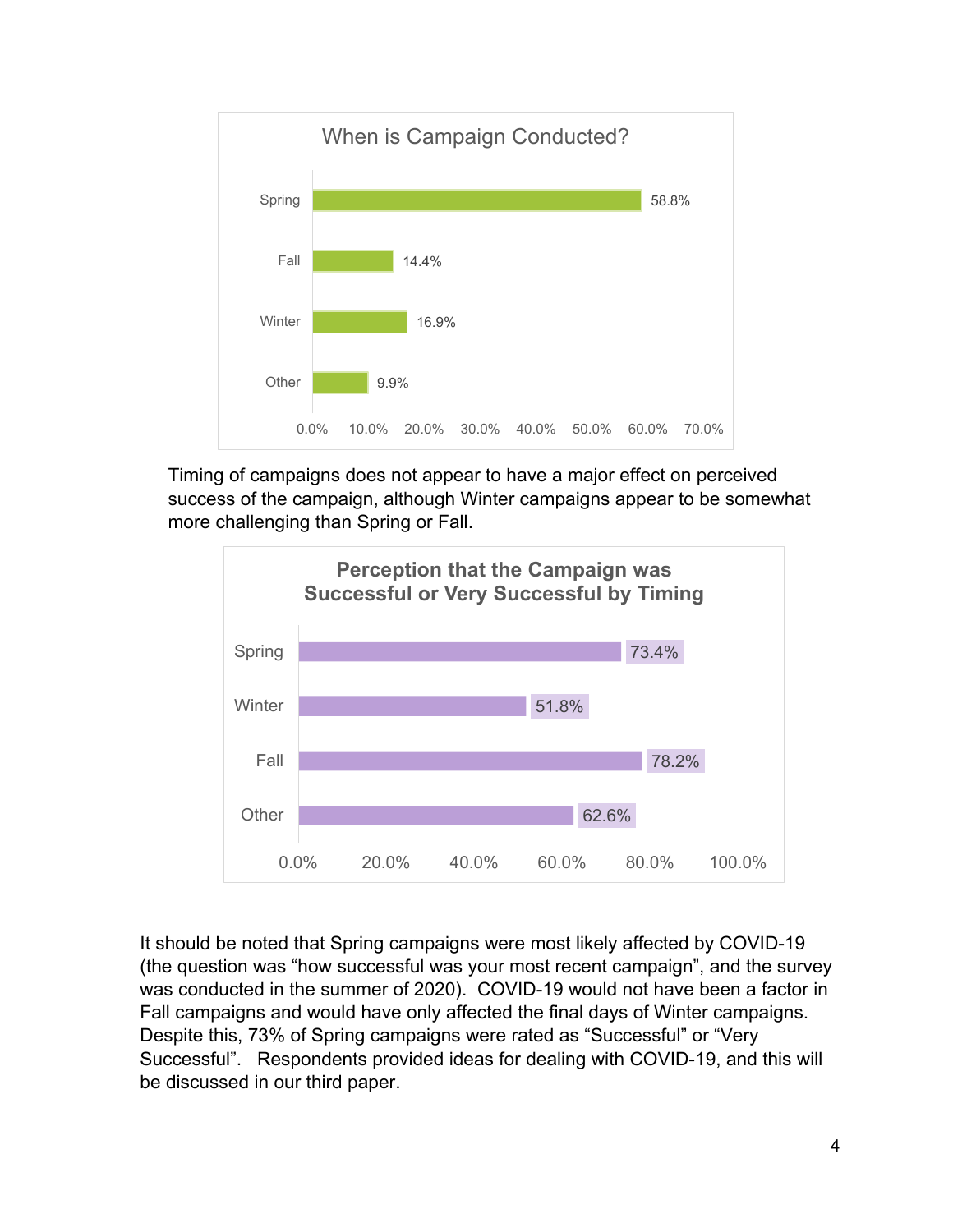# **D. Who is involved in the stewardship campaign?**

The Stewardship Committee Chair was identified by 91% of respondents as leading the campaign. The Senior Minister is at least "Moderately Involved" in 84% of congregations.

Staff other than the senior minister are more likely to be involved in the annual campaign at large<sup>1</sup> and very large congregations.  $49\%$  of very large and  $41\%$  of large congregations indicated that staff lead or are very involved in their campaigns versus 20% of medium congregations. On the other hand, the Finance Committee chair takes a larger role in the campaign at smaller congregations. 56% of medium and 52% of large congregations indicated that the finance chair leads or is very involved in their campaigns versus 29% of very large congregations.



As also noted in the Effective Practices section below, survey results found that strong leadership and Senior Minister involvement are key factors in successful campaigns. Among congregations whose senior minister led or was very involved in the annual campaign, 72% said that their most recent campaign was "Successful" or "Very Successful," compared to only 68% of congregations in which the senior minister was less involved in the campaign. This pattern was even more pronounced among congregations that said their campaign was "Very Successful," with 32% of

 $1$  For the purposes of this survey, congregational size categories are based on membership. Medium congregations have 100-199 members, large congregations have 200-299 members, and very large congregations have 300 or more members.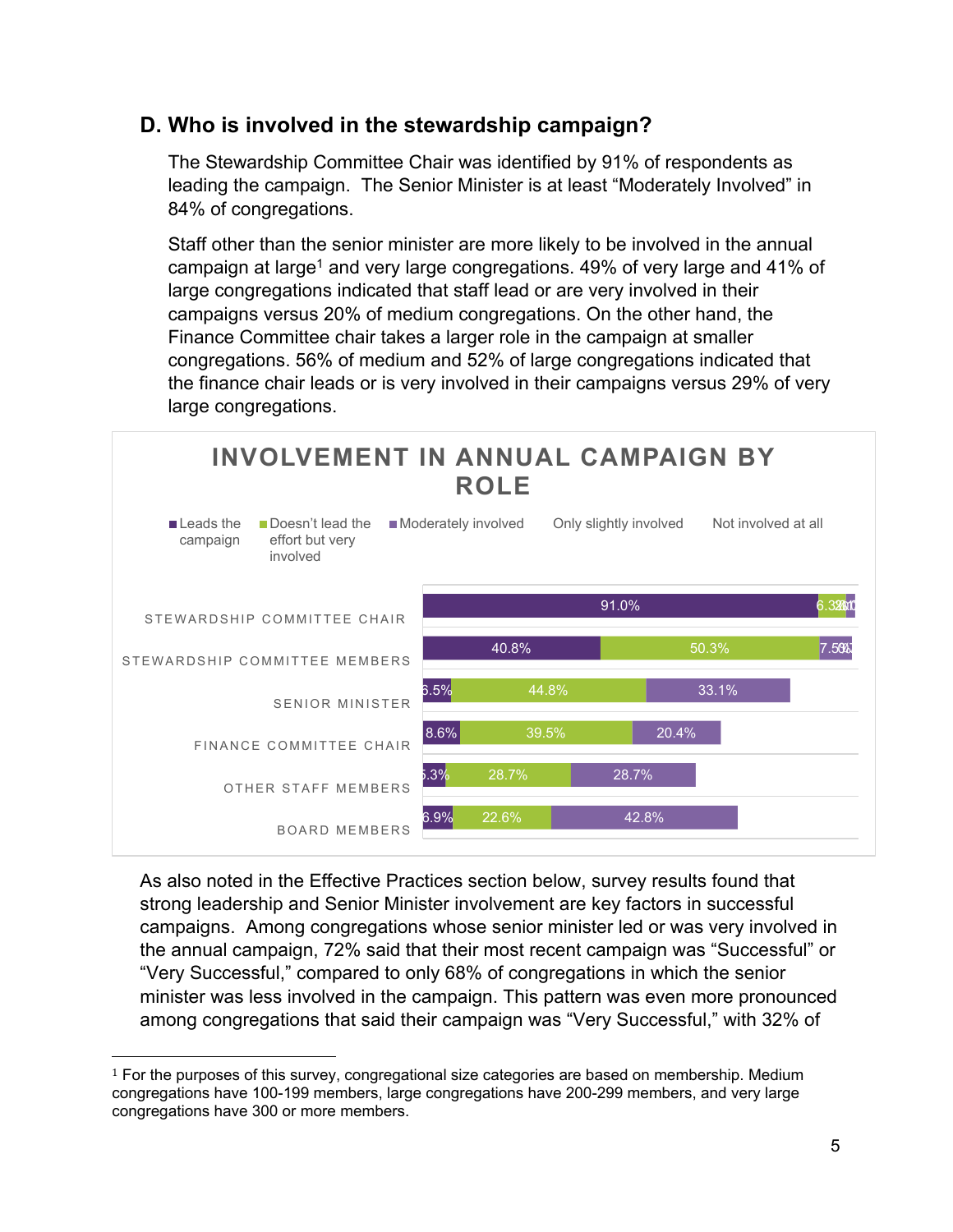those whose senior minister led or was very involved in the annual campaign saying that their most recent campaign was ""Very Successful," compared to only 20% of congregations in which the senior minister was less involved in the campaign.

# **E. What activities are included in stewardship campaigns and how does that affect success?**

More than half of congregations (57%) use both an every-member contact (some form of direct outreach to members) and a Pledging Sunday (a specific Sunday devoted to Stewardship, on which all members are encouraged to turn in their pledges, often called "Celebration Sunday") in their campaigns.

About three-fourths of congregations use at least one of these methods. 78% of congregations use some form of Every Member Contact, 73% hold a Pledging Sunday event, and many use both approaches. Only 7% of congregations use neither of these activities.

Also, congregations that had attended a UUA stewardship training in the past year were more likely to have Pledging Sundays (81% vs 60%), suggesting that this approach to stewardship is, to some extent, being transmitted through involvement with the UUA.

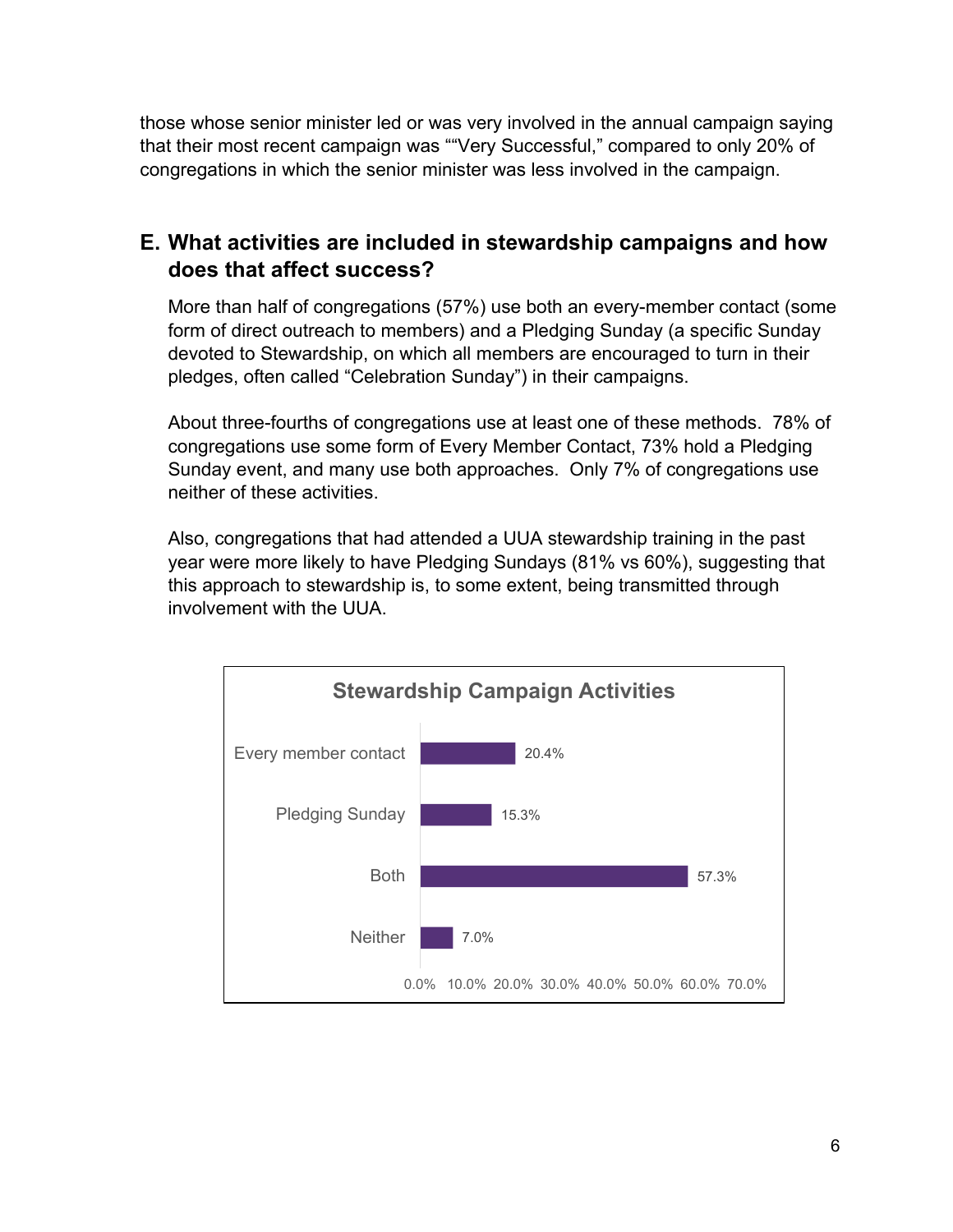The relationship between activities and perceived success was different from what we expected. Specifically, congregations who used both methods were the least likely to say that their campaign was "Successful" or "Very Successful".

Overall, 70% of congregations rated their campaigns as successful or very successful, but only 61% of congregations that used both Every Member Contact and Pledging Sundays felt this way. **We believe this may be because the congregations facing the greatest challenges in fundraising are the most likely to use both activities.** Those congregations who ONLY do Pledging Sundays feel their campaigns were more successful than those who do only Every Member contact.

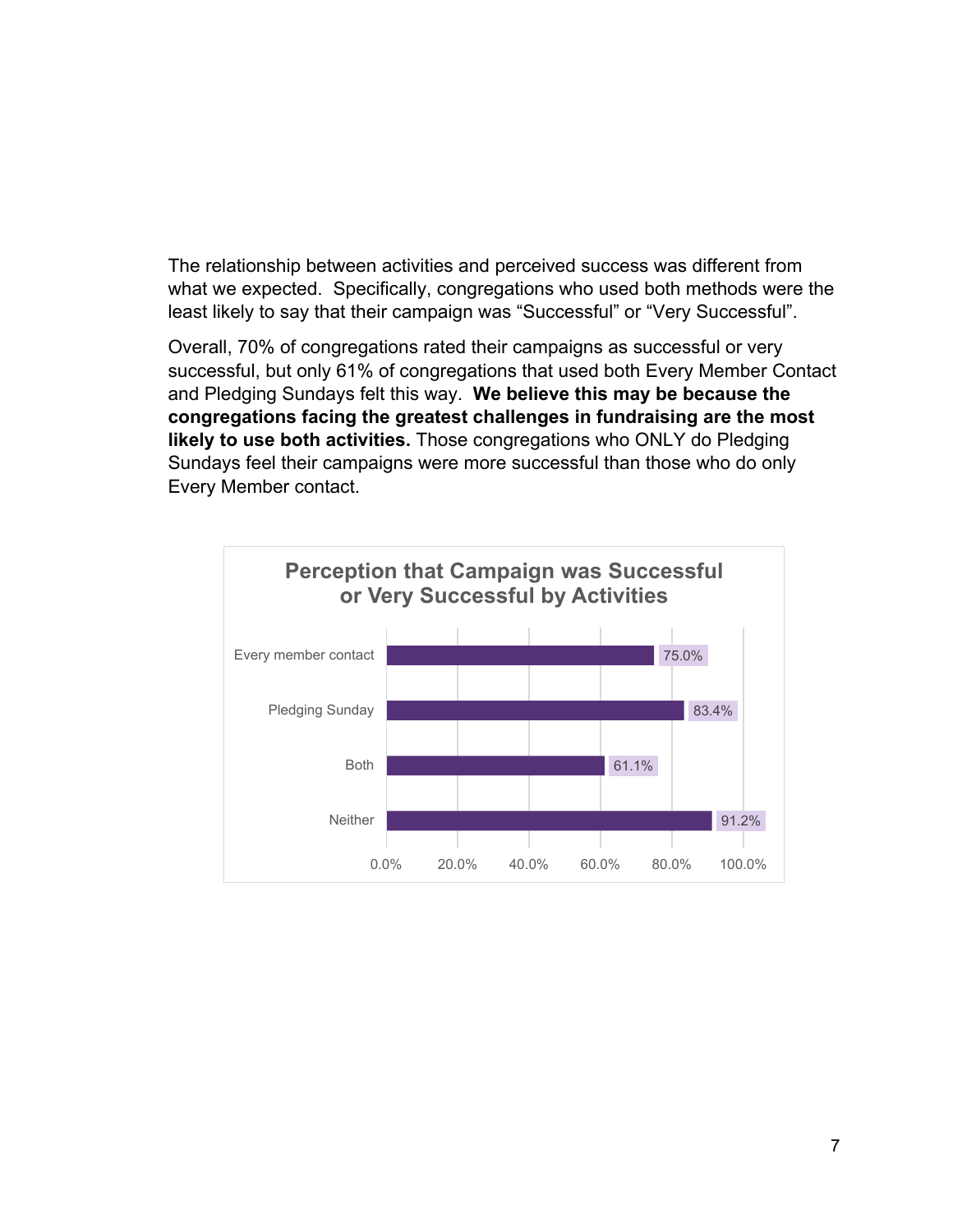# **F. How are members contacted during an every-member contact campaign?**

In those congregations that make an effort to contact every member during their stewardship campaign, emails and phone calls are the most common communication channels, used by about 90% of congregations. In-person and small group meetings are used in about 40% of cases, although this may have been affected by COVID19.



Most stewardship campaigns involve multiple contacts. In over 1/3 of congregations, three or more contacts are made if necessary. As noted in the Effective practices section below, "good follow up mechanisms" are identified as a key factor in making a stewardship campaign successful.

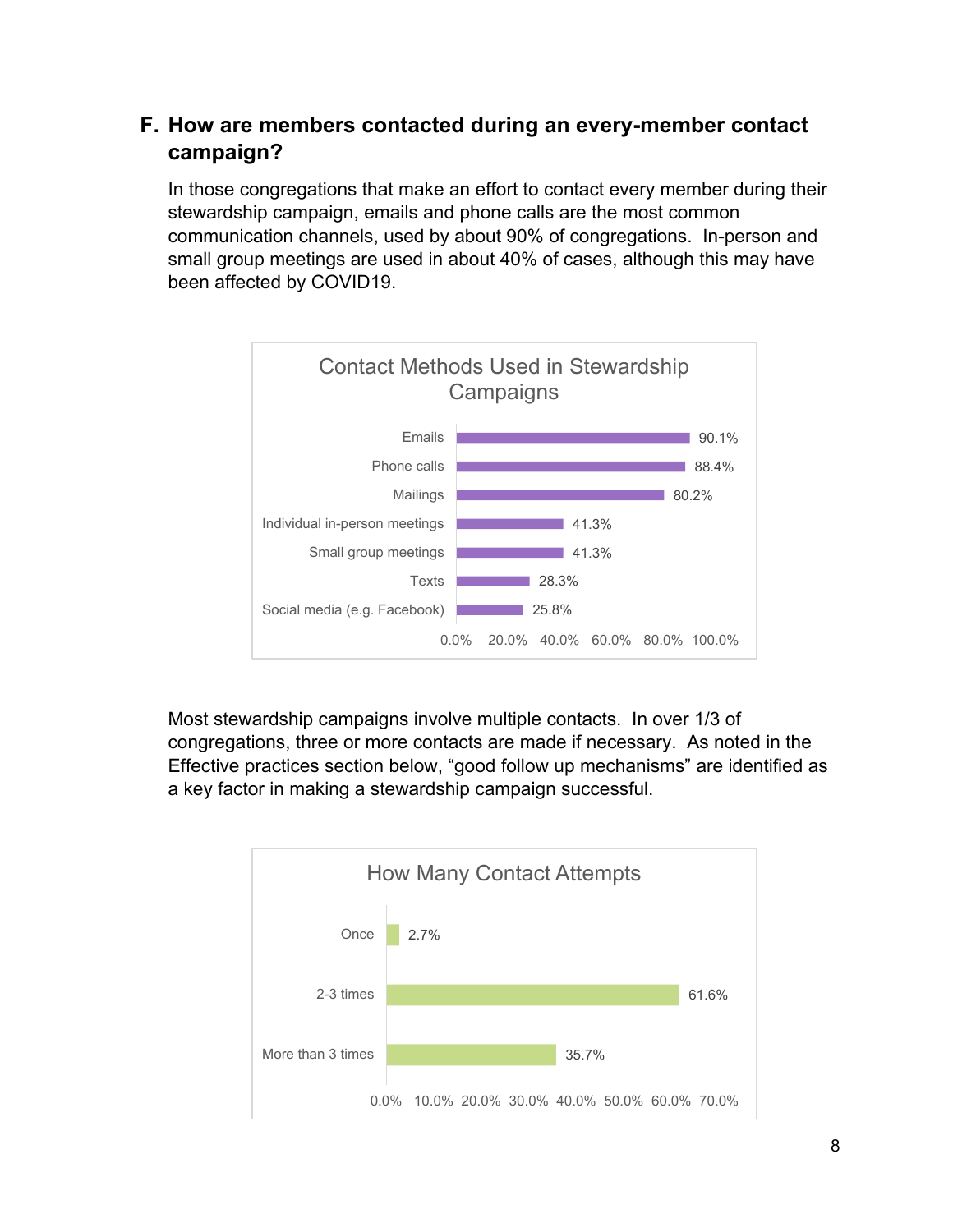# **Effective Practices**

Survey respondents who rated their campaign as "Successful" or "Very Successful" were asked to identify the factors that they believe contributed to their campaign's success.

This was an open-ended question, and many respondents provided detailed descriptions of programs or initiatives that contributed to success. However, most of the factors fell into a few broad categories.

In order of frequency mentioned, the most common factors contributing to stewardship campaign success are:

- a. Compelling messaging
- b. Strong stewardship team leadership
- c. Good follow-up mechanisms to get pledges turned in
- d. Strong leadership from the minister(s)
- e. Thorough visitation programs (often not directly related to stewardship, but instead to strengthen the connection between the church and members)
- f. An effective "Celebration Sunday" event in which members are encouraged to submit their pledges.

Exhibit I contains specific comments illustrating the above factors in more detail. Exhibit II contains other ideas and learnings identified by respondents which led to successful stewardship outcomes.

For respondents who indicated their campaigns were less than successful, we asked what factors they believe led to their lack of success. Not surprisingly, COVID-19 was by far the most commonly mentioned factor. COVID-19 was impactful for two distinct reasons: it affected how the campaign was conducted, and it affected how members felt about their financial situation and their ability to pledge.

In our third paper, we will deal specifically with ideas for conducting successful stewardship campaigns during COVID-19.

For questions about anything in the paper, please feel welcome to contact the Annual Program Fund office of the UUA apf@uua.org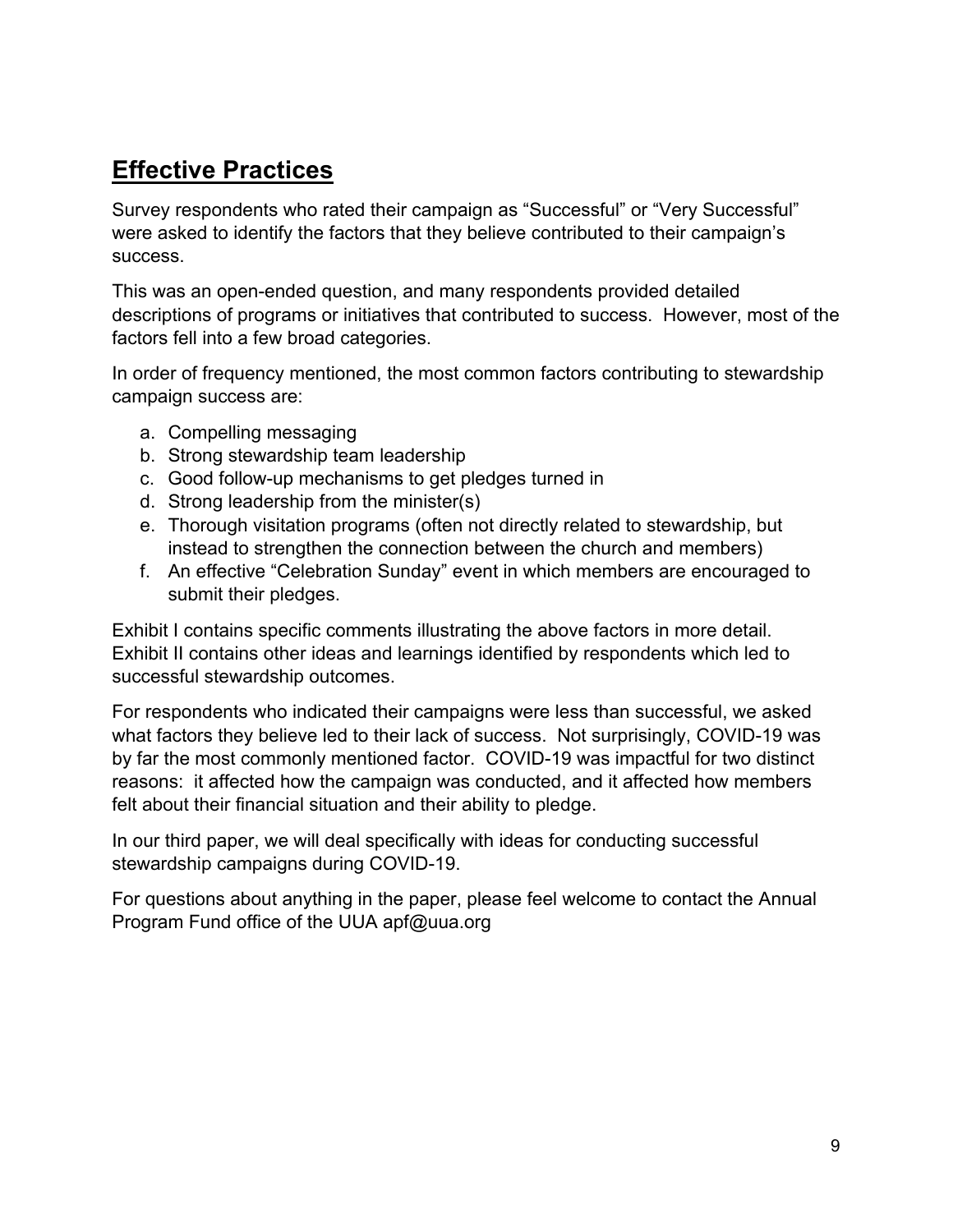#### **Exhibit I- Success Factors**

*The comments below come directly from congregations who rated their campaigns "Very Successful" or "Successful". These are the verbatim responses to the question "What made your campaign successful?"* 

#### **Effective practices**

### **A. Compelling Messaging**

- We focused our language on generosity of giving and that giving is not just about financial giving. This was a first step in expanding our congregations view of stewardship.
- People responded very favorably to "if everyone gives as they are able, we will have what we need" and over half of households increased their pledge compared to last year.
- Having stewardship-themed testimonials monthly all year and weekly in March during the pledge drive.
- We emphasized the importance of participation, the value of EVERY gift, no matter the size.
- We emphasized all the positive things going on at our church instead of emphasizing our financial stresses.
- We created about 9 "Stewardship Moment" videos in which leaders of various church activities and people of groups that utilize our church space for their social service activities spoke of their joy in their activities and their gratitude for the space provided as a community service.
- Emphasize the positive things your church does for its members and the community rather than emphasize the financial difficulty the church might be in.
- Stress UU Values and principles, include everyone, have fun activities that everyone can participate.
- It's about the mission, vision, and what can be done as a result of fundraising. Making it about the money and the bills doesn't motivate people.
- You have to message in as many ways as possible as many times as possible for as short of time as possible.
- Stress the wonderful things we can accomplish with sufficient funds and how we can better live into our mission and vision. Do not stress how much it costs to keep the building and staff operational although mention those.

### **B. Strong Team Leaders**

- Our success was also supported by key members of the Pledge Drive Team that tirelessly connected with members and friends to encourage turning in commitment cards.
- Heavily engaged volunteer leadership.
- Superb and experienced volunteer leader...Good and sensitive communications from Pledge (Stewardship) Team during drive.
- Strong leadership to promote, monitor and follow-up
- Early and detailed planning, including recruiting a strong campaign committee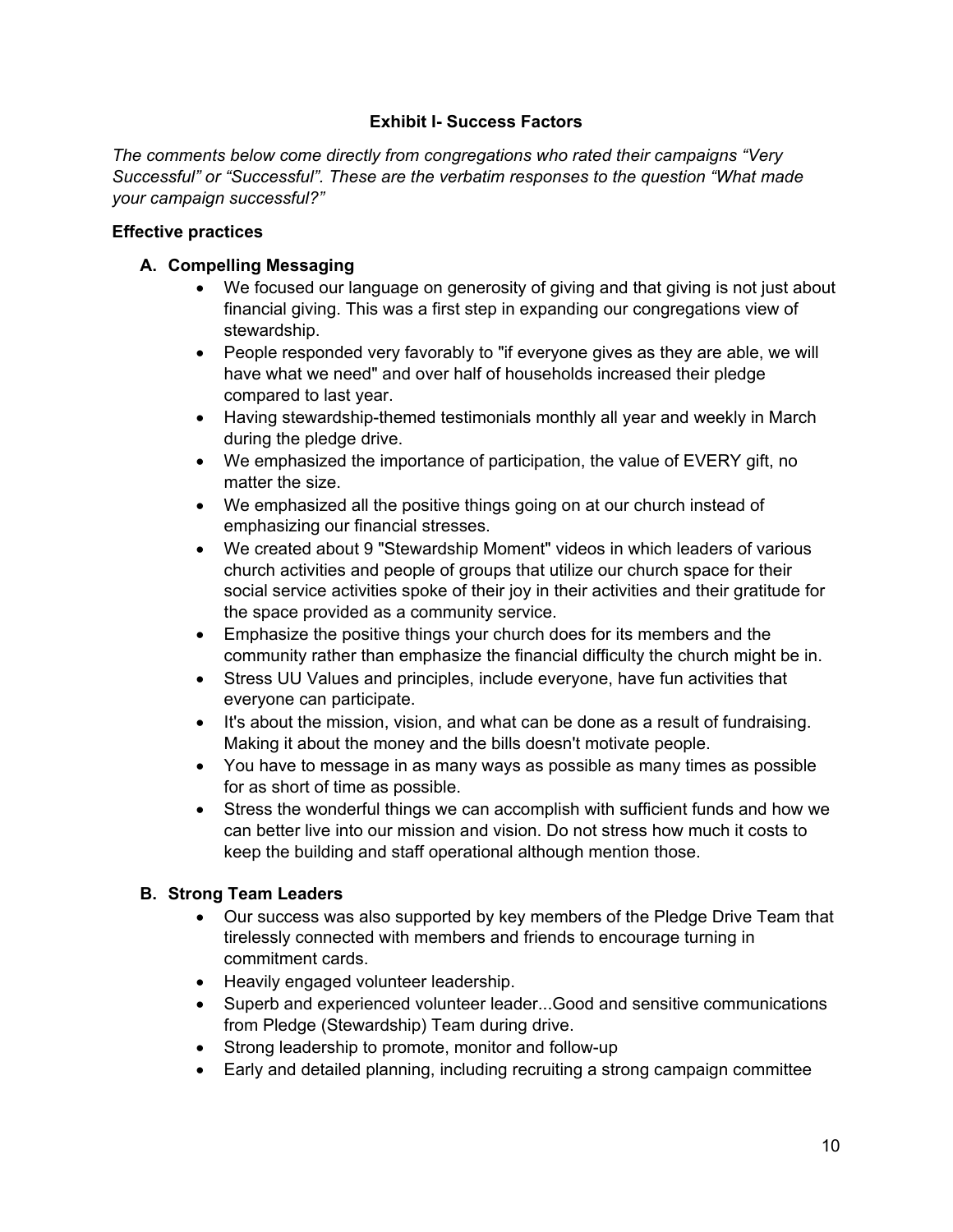### **C. Good Follow-up to Get Pledges In**

- We contacted every member and friend that we could, multiple times/methods, we worked very closely with our data to ensure we didn't miss any opportunities.
- After the initial push, the board split up the names of those who had not participated and contacted them all personally. I think that personal connection motivated folks to move from intention to action in making their pledge.
- There is no doubt about this: you have to remind people many times that the campaign is happening and make it easy for them to reply with a pledge every time (through any of several channels).
- Personalized contact with members of the congregation and extensive follow-up with those who were slow to make their pledges.

### **D. Strong Leadership from the Minister(s)**

- Excellent church leadership by our minister, especially how she seamlessly led the congregation from in sanctuary services to online services when the pandemic hit in mid-March during our annual pledge campaign.
- Teamwork between the minister, stewardship team, admin and finance administrator.
- Committed minister who views this as a very important effort
- Our lead minister provided a lot of support including pulpit announcements every Sunday.

### **E. Thorough Visitation and Contact with Members**

- stayed in contact with our membership through mail. text, email and phone calls. We also kept members informed through our newsletter and through ZOOM during the Sunday service.
- The in person, connecting approach really help.
- Conversations with members about what they like about the church and why they attend is a great way to get people to open their wallets to keep those benefits going.
- It's important to make sure new members find ways to quickly become involved and feel part of the community. Equally important is checking in with longer term members; their lives are changing and we must be careful to ensure they feel valued.
- To involve many canvassers to allow for one on one contact. And the contact is all about what our fellowship means to each other, not about increasing annual pledge amounts.
- Put the effort in to get to know folks. Use stewardship as an opportunity for pastoral outreach as well.

### **F. Effective "Celebration Sunday" Event**

- We created an engaging fun event where we embedded the Stewardship message including the "ASK" into the event. We invited members to complete their pledges that day. And about 60% did.
- Until a few years ago, we focused on contacting every member of the congregation. This was draining on our volunteers. Our switch to a Celebration Sunday allows our volunteers to contact few people and seems much more efficient.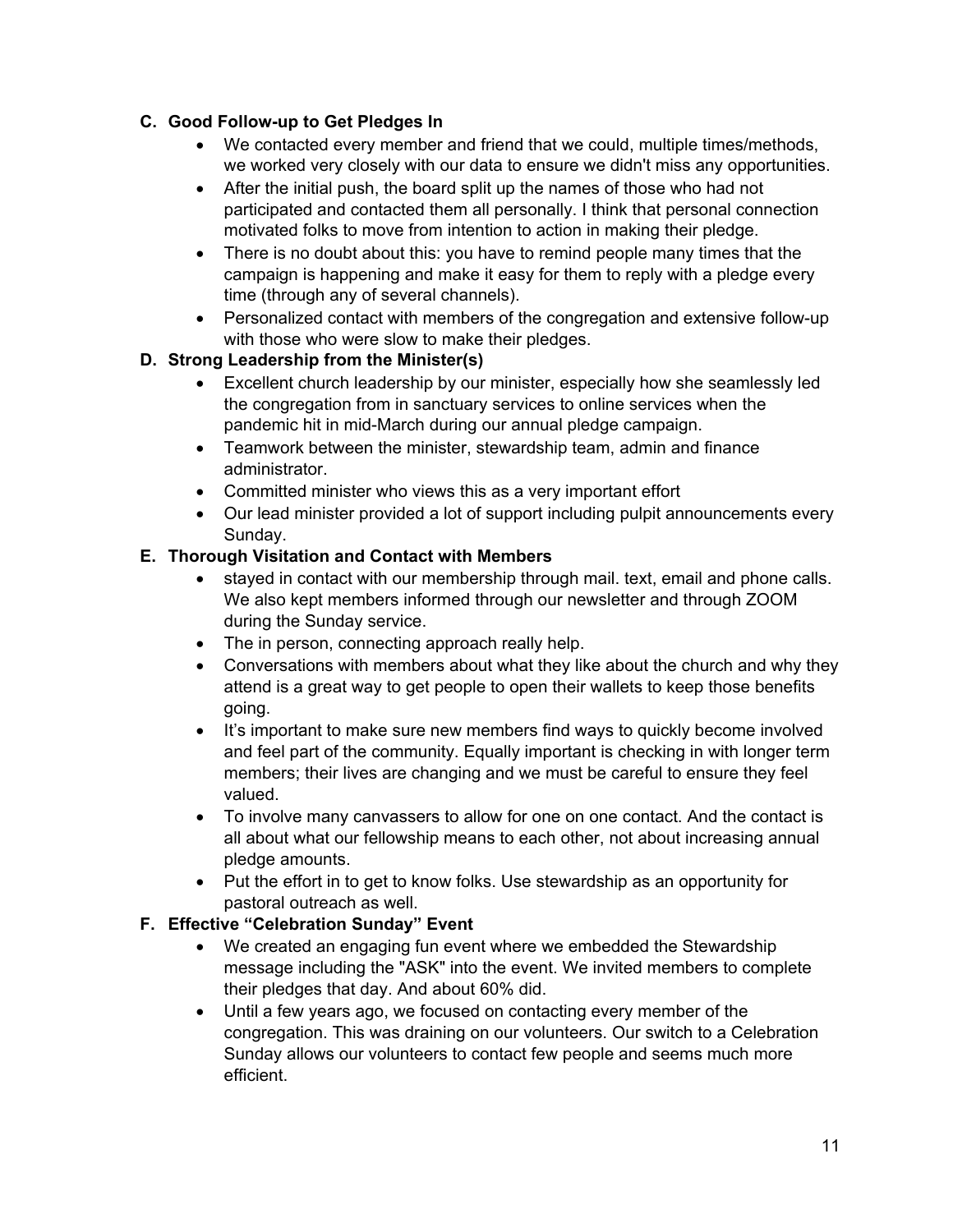#### **Exhibit II- Other Learnings from Successful Campaigns**

*Below are some of the verbatim comments and ideas from congregations who identified their campaigns as "Successful". While the concepts and comments in Exbibit I appear with greater frequency, these suggestions only received a few mentions. We hope these will be useful for congregations who are looking for ideas to strengthen their campaigns.* 

#### **1. Personal knowledge and connection with members**

• One of our Finance Committee people has been doing the job for years and is in touch personally with many donors. He can help direct action based on personal knowledge of a donors circumstances which helps reach new donors and avoiding needless solicitation from donors whose circumstances have changed.

#### **2. Make it about the mission, not the money**

• It's about the mission, vision, and what can be done as a result of fundraising. Making it about the money and the bills doesn't motivate people.

#### **3. A diverse campaign team, reflecting the congregation**

• Relationships with church members are all-important. We use people of various ages on our campaign team. Those who testify need to come from various constituencies within the church.

#### **4. Keep it new**

- You do need to change the approach every few years.
- We find that different people respond to different approaches and everyone responds better to something new.

#### **5. Invest in planning up front**

 The more successful campaigns have been those where more time was spent in planning and that had more people involved in on the stewardship team.

#### **6. Provide incentives for getting pledges in early**

Offer chocolate chip cookies as an incentive for early pledging. Really!

#### **7. Handwritten thank you notes**

 Personal, hand-written "thank you" notes were a HUGE success! We had more than one donor reach out and increase their pledge because they felt "valued" and "acknowledged" by the church.

#### **8. Use shareable tech like google docs to keep the stewardship team on the same page**

 Use Google docs spreadsheet to keep track of pledges and record notes, thank you' s sent etc. so all stewardship team can view and update.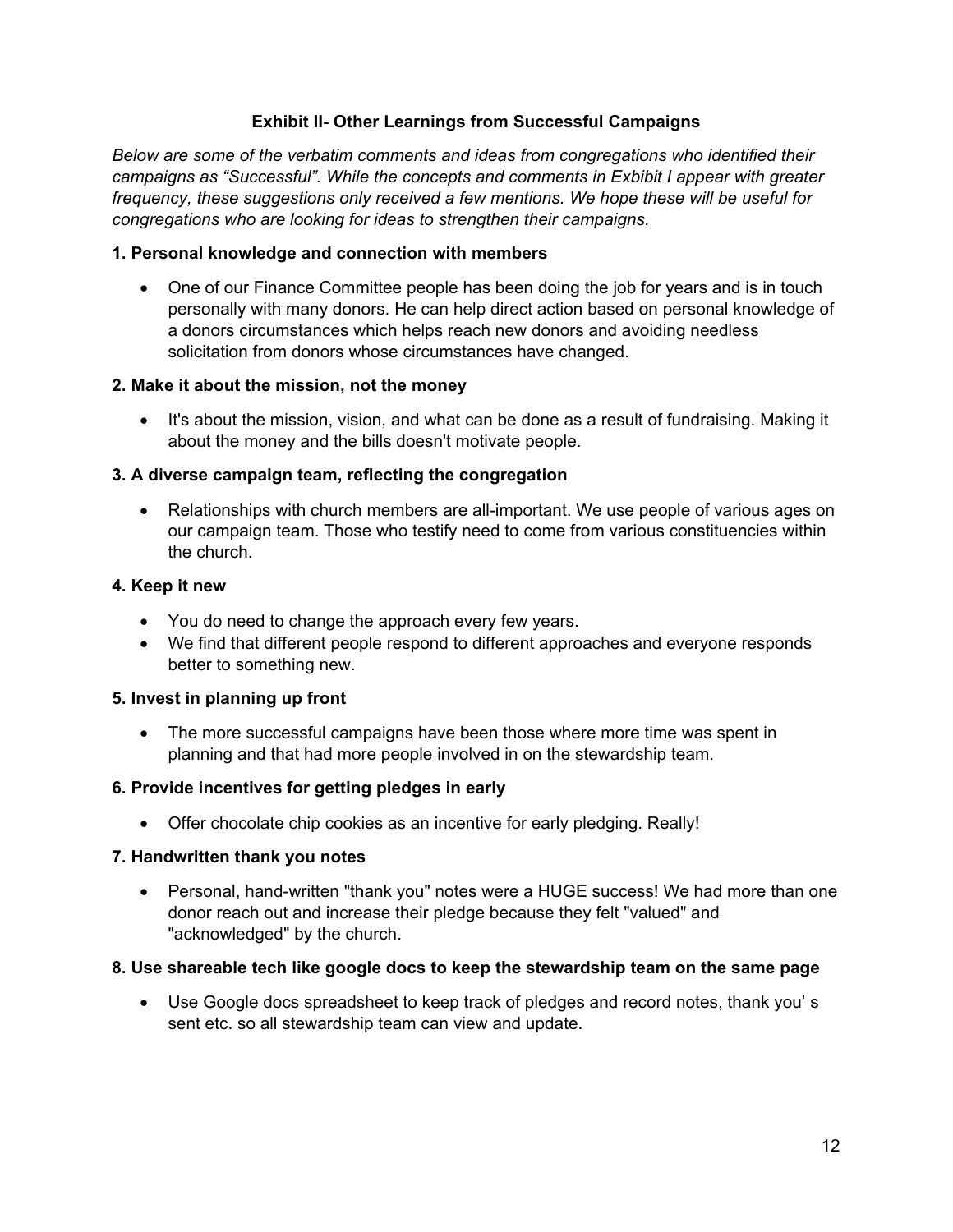#### **9. Move everything on-line**

- This year we included pledge cards for the children in our congregation to fill out and feel like they were actively a part of the pledge drive. They were well received.
- having an online pledge form to make pledging easy and private since most stewarding will likely continue to be digital. This was the first year we did it, and it was a real lifesaver
- We are working to make it an all year event/process by incorporating more online capabilities. We introduced online giving this year and are in the process of revamping our church website which will have a dedicated giving section with information, forms and links to give.

#### **10. Separate social justice giving**

 Developing a generous spirit by showing members of the congregation how generous they already are, increases their generosity. We give away the Sunday offering 100% every Sunday. We have a special social justice fund that folks give to over and above their operating fund - we give away about \$200 per member every year. That's amazing generosity!

#### **11. Build the leadership team**

 We have a chair person and a chairperson in training to reduce the feeling of being overwhelmed.

### **12. Year-round visibility for Stewardship**

• For about the last two years, we have added year-round activities under the sponsorship of the Stewardship Team. We sponsor Keep in Touch groups in which facilitators make regular personal contact with families and individuals in the congregation. we also assist people with stewardship of their time and talents by helping to match people with roles that need to be filled to carry out our various ministries. And when we are able to meet in person, we sponsor a Welcome Table in our fellowship hour after Sunday services. We display information about our various ministries and are available at the table to answer questions. The name of our team is the All-Year Stewardship Team

#### **13. Share the budget before the stewardship campaign starts, to clarify the need.**

 Had a budget presentation prior to annual meeting which, I think, helped people understand and ask questions, which may have effected some stewardship. Might be good to have this discussion prior to stewardship in the future.

#### **14. Have a strong theme**

 Our campaign theme was "Reaching Deep and Reaching Out. We used hands as an image. All info going out started with this theme quote.